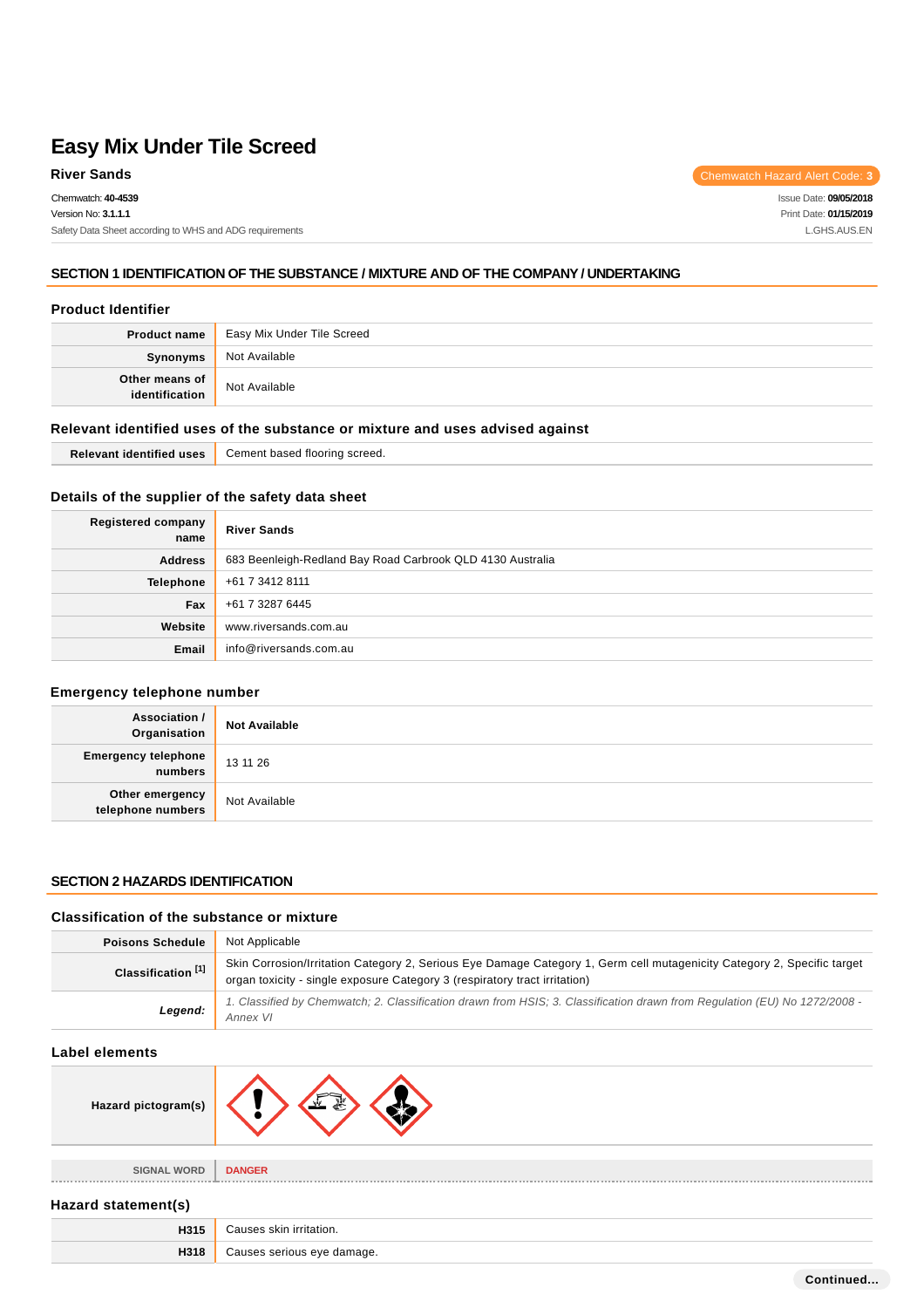| H341 | Suspected of causing genetic defects. |
|------|---------------------------------------|
| H335 | May cause respiratory irritation.     |
|      |                                       |

# **Precautionary statement(s) Prevention**

| P201             | Obtain special instructions before use.                                    |
|------------------|----------------------------------------------------------------------------|
| P271             | Use only outdoors or in a well-ventilated area.                            |
| P280             | Wear protective gloves/protective clothing/eye protection/face protection. |
| P <sub>281</sub> | Use personal protective equipment as required.                             |
| P261             | Avoid breathing dust/fumes.                                                |

# **Precautionary statement(s) Response**

| P305+P351+P338 | IF IN EYES: Rinse cautiously with water for several minutes. Remove contact lenses, if present and easy to do.<br>Continue rinsing. |  |  |  |
|----------------|-------------------------------------------------------------------------------------------------------------------------------------|--|--|--|
| P308+P313      | IF exposed or concerned: Get medical advice/attention.                                                                              |  |  |  |
| P310           | Immediately call a POISON CENTER or doctor/physician.                                                                               |  |  |  |
| P362           | Take off contaminated clothing and wash before reuse.                                                                               |  |  |  |
| P302+P352      | IF ON SKIN: Wash with plenty of soap and water.                                                                                     |  |  |  |
| P304+P340      | IF INHALED: Remove victim to fresh air and keep at rest in a position comfortable for breathing.                                    |  |  |  |
| P332+P313      | If skin irritation occurs: Get medical advice/attention.                                                                            |  |  |  |

# **Precautionary statement(s) Storage**

| P405      | Store locked up.                                                 |  |
|-----------|------------------------------------------------------------------|--|
| P403+P233 | Store in a well-ventilated place. Keep container tightly closed. |  |

# **Precautionary statement(s) Disposal**

| <b>P501</b> Dispose of contents/container in accordance with local regulations. |
|---------------------------------------------------------------------------------|
|                                                                                 |

# **SECTION 3 COMPOSITION / INFORMATION ON INGREDIENTS**

#### **Substances**

See section below for composition of Mixtures

# **Mixtures**

| <b>CAS No</b> | %[weight] | <b>Name</b>                                               |
|---------------|-----------|-----------------------------------------------------------|
| 14808-60-7.   | 75-85     | graded sand                                               |
| 65997-15-1    | $15 - 25$ | portland cement                                           |
| Not Available | $1 - 10$  | ingredients, non-hazardous                                |
| Not Available |           | NOTE: hexavalent chromium may be present at trace amounts |

#### **SECTION 4 FIRST AID MEASURES**

## **Description of first aid measures**

| <b>Eye Contact</b>  | If this product comes in contact with the eyes:<br>$\triangleright$ Immediately hold eyelids apart and flush the eye continuously with running water.<br>Ensure complete irrigation of the eye by keeping eyelids apart and away from eye and moving the eyelids by<br>occasionally lifting the upper and lower lids.<br>► Continue flushing until advised to stop by the Poisons Information Centre or a doctor, or for at least 15 minutes.<br>▶ Transport to hospital or doctor without delay.<br>► Removal of contact lenses after an eye injury should only be undertaken by skilled personnel. |
|---------------------|------------------------------------------------------------------------------------------------------------------------------------------------------------------------------------------------------------------------------------------------------------------------------------------------------------------------------------------------------------------------------------------------------------------------------------------------------------------------------------------------------------------------------------------------------------------------------------------------------|
| <b>Skin Contact</b> | If skin contact occurs:<br>Inmediately remove all contaminated clothing, including footwear.<br>Flush skin and hair with running water (and soap if available).<br>▶ Seek medical attention in event of irritation.                                                                                                                                                                                                                                                                                                                                                                                  |
| Inhalation          | If fumes or combustion products are inhaled remove from contaminated area.<br>Lay patient down. Keep warm and rested.<br>▶ Prostheses such as false teeth, which may block airway, should be removed, where possible, prior to initiating first aid                                                                                                                                                                                                                                                                                                                                                  |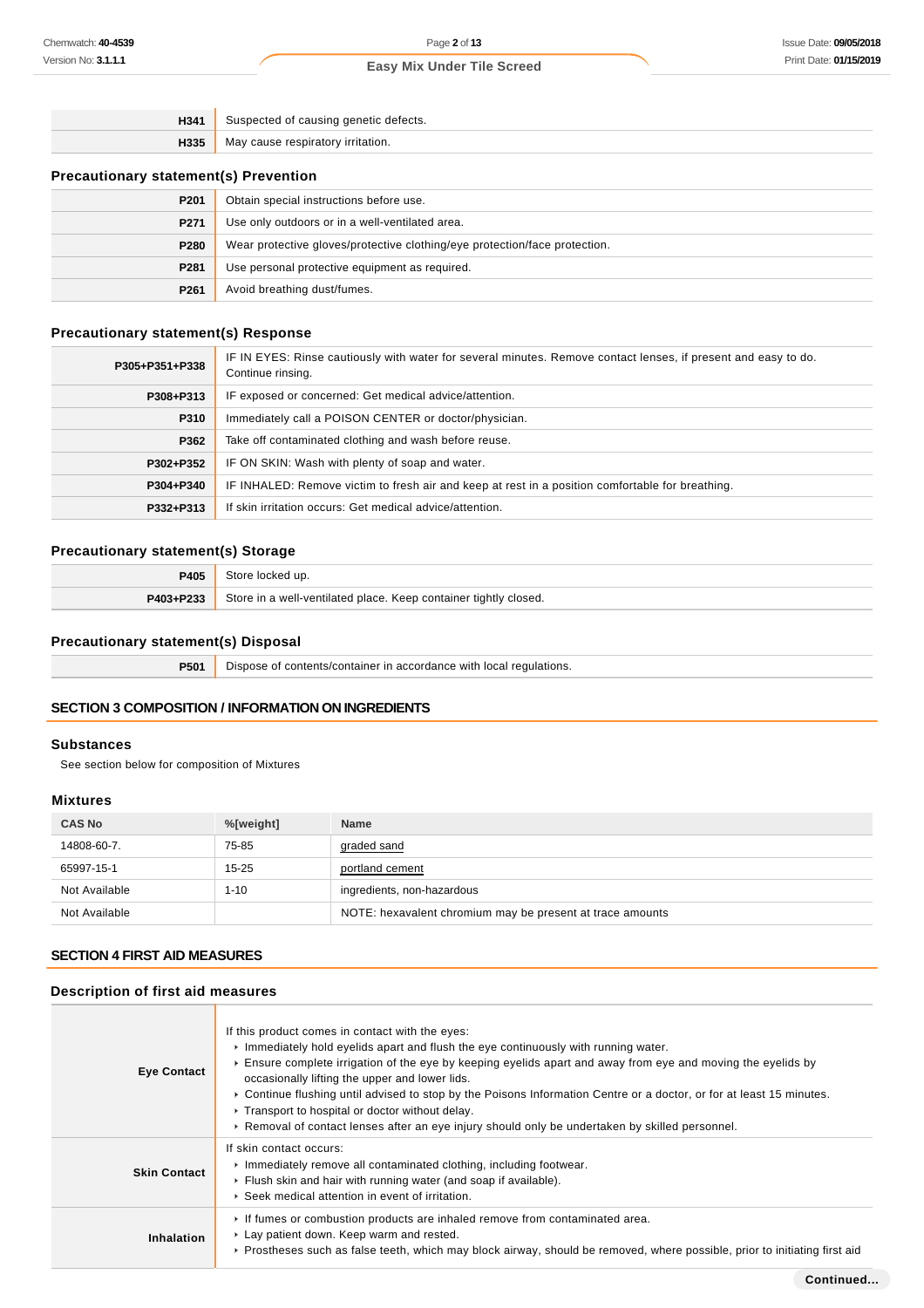|           | procedures.<br>▶ Apply artificial respiration if not breathing, preferably with a demand valve resuscitator, bag-valve mask device, or<br>pocket mask as trained. Perform CPR if necessary.<br>▶ Transport to hospital, or doctor, without delay.                                                                                                                                                                                                                                                                    |
|-----------|----------------------------------------------------------------------------------------------------------------------------------------------------------------------------------------------------------------------------------------------------------------------------------------------------------------------------------------------------------------------------------------------------------------------------------------------------------------------------------------------------------------------|
| Ingestion | If swallowed do <b>NOT</b> induce vomiting.<br>If vomiting occurs, lean patient forward or place on left side (head-down position, if possible) to maintain open airway<br>and prevent aspiration.<br>• Observe the patient carefully.<br>▶ Never give liquid to a person showing signs of being sleepy or with reduced awareness; i.e. becoming unconscious.<br>► Give water to rinse out mouth, then provide liquid slowly and as much as casualty can comfortably drink.<br>$\triangleright$ Seek medical advice. |

#### **Indication of any immediate medical attention and special treatment needed**

Treat symptomatically.

For acute or short term repeated exposures to iron and its derivatives:

- Always treat symptoms rather than history.
- In general, however, toxic doses exceed 20 mg/kg of ingested material (as elemental iron) with lethal doses exceeding 180 mg/kg.
- ▶ Control of iron stores depend on variation in absorption rather than excretion. Absorption occurs through aspiration, ingestion and burned skin.
- Hepatic damage may progress to failure with hypoprothrombinaemia and hypoglycaemia. Hepatorenal syndrome may occur.
- If iron intoxication may also result in decreased cardiac output and increased cardiac pooling which subsequently produces hypotension.
- Serum iron should be analysed in symptomatic patients. Serum iron levels (2-4 hrs post-ingestion) greater that 100 ug/dL indicate poisoning with levels, in excess of 350 ug/dL, being potentially serious. Emesis or lavage (for obtunded patients with no gag reflex)are the usual means of decontamination.
- Activated charcoal does not effectively bind iron.
- Catharsis (using sodium sulfate or magnesium sulfate) may only be used if the patient already has diarrhoea.
- ▶ Deferoxamine is a specific chelator of ferric (3+) iron and is currently the antidote of choice. It should be administered parenterally. [Ellenhorn and Barceloux: Medical Toxicology]

For acute or short term repeated exposures to dichromates and chromates:

- Absorption occurs from the alimentary tract and lungs.
- The kidney excretes about 60% of absorbed chromate within 8 hours of ingestion. Urinary excretion may take up to 14 days.
- Establish airway, breathing and circulation. Assist ventilation.
- Induce emesis with Ipecac Syrup if patient is not convulsing, in coma or obtunded and if the gag reflex is present.
- Otherwise use gastric lavage with endotracheal intubation.
- Fluid balance is critical. Peritoneal dialysis, haemodialysis or exchange transfusion may be effective although available data is limited.
- British Anti-Lewisite, ascorbic acid, folic acid and EDTA are probably not effective.
- **There are no antidotes.**
- Primary irritation, including chrome ulceration, may be treated with ointments comprising calcium-sodium-EDTA. This, together with the use of frequently renewed dressings, will ensure rapid healing of any ulcer which may develop.

The mechanism of action involves the reduction of Cr (VI) to Cr(III) and subsequent chelation; the irritant effect of Cr(III)/ protein complexes is thus avoided. [ILO Encyclopedia]

#### [Ellenhorn and Barceloux: Medical Toxicology]

For acute or short-term repeated exposures to highly alkaline materials:

- Respiratory stress is uncommon but present occasionally because of soft tissue edema.
- Unless endotracheal intubation can be accomplished under direct vision, cricothyroidotomy or tracheotomy may be necessary.
- Oxygen is given as indicated.
- The presence of shock suggests perforation and mandates an intravenous line and fluid administration.
- Damage due to alkaline corrosives occurs by liquefaction necrosis whereby the saponification of fats and solubilisation of proteins allow deep penetration into the tissue.

Alkalis continue to cause damage after exposure.

- INGESTION:
- Milk and water are the preferred diluents
- No more than 2 glasses of water should be given to an adult.
- Neutralising agents should never be given since exothermic heat reaction may compound injury.
- \* Catharsis and emesis are absolutely contra-indicated.
- \* Activated charcoal does not absorb alkali.
- \* Gastric lavage should not be used.

Supportive care involves the following:

- Withhold oral feedings initially.
- If endoscopy confirms transmucosal injury start steroids only within the first 48 hours.
- Carefully evaluate the amount of tissue necrosis before assessing the need for surgical intervention.
- Patients should be instructed to seek medical attention whenever they develop difficulty in swallowing (dysphagia).
- SKIN AND EYE:
- Injury should be irrigated for 20-30 minutes.

Eye injuries require saline. [Ellenhorn & Barceloux: Medical Toxicology]

#### **SECTION 5 FIREFIGHTING MEASURES**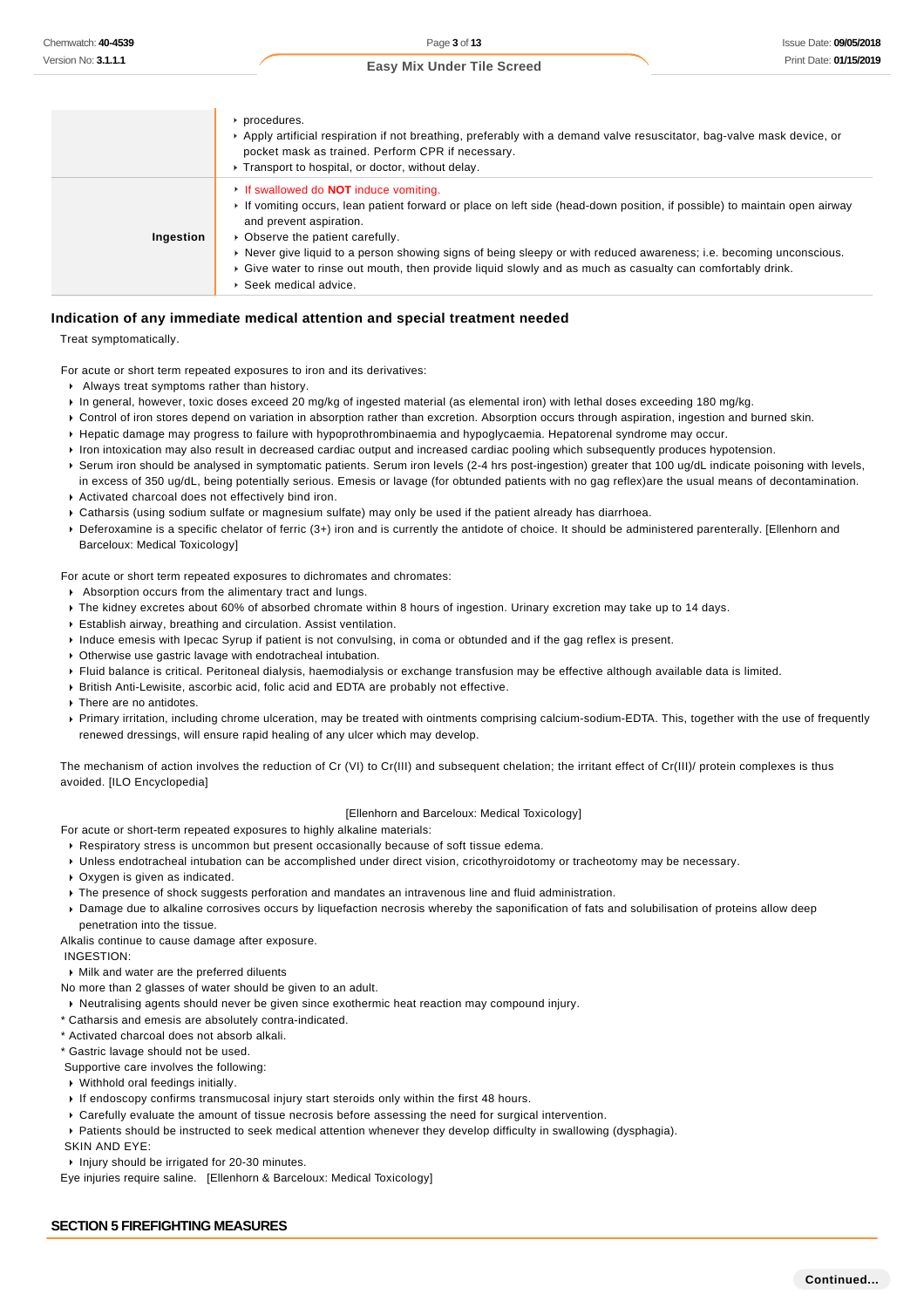#### **Extinguishing media**

- There is no restriction on the type of extinguisher which may be used.
- Use extinguishing media suitable for surrounding area.

## **Special hazards arising from the substrate or mixture**

| <b>Fire Incompatibility</b>    | None known.                                                                                                                                                                                                                                                                                                                                                                                                                                                                                                                                                                              |
|--------------------------------|------------------------------------------------------------------------------------------------------------------------------------------------------------------------------------------------------------------------------------------------------------------------------------------------------------------------------------------------------------------------------------------------------------------------------------------------------------------------------------------------------------------------------------------------------------------------------------------|
| <b>Advice for firefighters</b> |                                                                                                                                                                                                                                                                                                                                                                                                                                                                                                                                                                                          |
| <b>Fire Fighting</b>           | Alert Fire Brigade and tell them location and nature of hazard.<br>$\triangleright$ Wear breathing apparatus plus protective gloves in the event of a fire.<br>▶ Prevent, by any means available, spillage from entering drains or water courses.<br>▶ Use fire fighting procedures suitable for surrounding area.<br>DO NOT approach containers suspected to be hot.<br>$\triangleright$ Cool fire exposed containers with water spray from a protected location.<br>If safe to do so, remove containers from path of fire.<br>Equipment should be thoroughly decontaminated after use. |
| <b>Fire/Explosion Hazard</b>   | $\triangleright$ Non combustible.<br>► Not considered a significant fire risk, however containers may burn.<br>Decomposition may produce toxic fumes of:<br>silicon dioxide (SiO2)<br>When aluminium oxide dust is dispersed in air, firefighters should wear protection against inhalation of dust particles,<br>which can also contain hazardous substances from the fire absorbed on the alumina particles.<br>May emit poisonous fumes.<br>May emit corrosive fumes.                                                                                                                 |
| <b>HAZCHEM</b>                 | Not Applicable                                                                                                                                                                                                                                                                                                                                                                                                                                                                                                                                                                           |

# **SECTION 6 ACCIDENTAL RELEASE MEASURES**

# **Personal precautions, protective equipment and emergency procedures**

See section 8

## **Environmental precautions**

See section 12

## **Methods and material for containment and cleaning up**

| <b>Minor Spills</b> | Remove all ignition sources.<br>• Clean up all spills immediately.<br>Avoid contact with skin and eyes.<br>$\triangleright$ Control personal contact with the substance, by using protective equipment.<br>▶ Use dry clean up procedures and avoid generating dust.<br>• Place in a suitable, labelled container for waste disposal.                                                                                                                                                                                                                                                                                                                                                                                                               |
|---------------------|----------------------------------------------------------------------------------------------------------------------------------------------------------------------------------------------------------------------------------------------------------------------------------------------------------------------------------------------------------------------------------------------------------------------------------------------------------------------------------------------------------------------------------------------------------------------------------------------------------------------------------------------------------------------------------------------------------------------------------------------------|
| <b>Major Spills</b> | Moderate hazard.<br><b>CAUTION:</b> Advise personnel in area.<br>Alert Emergency Services and tell them location and nature of hazard.<br>• Control personal contact by wearing protective clothing.<br>► Prevent, by any means available, spillage from entering drains or water courses.<br>▶ Recover product wherever possible.<br>▶ IF DRY: Use dry clean up procedures and avoid generating dust. Collect residues and place in sealed plastic bags or<br>other containers for disposal. <b>IF WET:</b> Vacuum/shovel up and place in labelled containers for disposal.<br>► ALWAYS: Wash area down with large amounts of water and prevent runoff into drains.<br>If contamination of drains or waterways occurs, advise Emergency Services. |

Personal Protective Equipment advice is contained in Section 8 of the SDS.

# **SECTION 7 HANDLING AND STORAGE**

#### **Precautions for safe handling**

| Safe handling | Avoid all personal contact, including inhalation.<br>▶ Wear protective clothing when risk of exposure occurs.<br>Use in a well-ventilated area.<br>▶ Prevent concentration in hollows and sumps.<br>DO NOT enter confined spaces until atmosphere has been checked.<br>DO NOT allow material to contact humans, exposed food or food utensils.<br>Avoid contact with incompatible materials. |
|---------------|----------------------------------------------------------------------------------------------------------------------------------------------------------------------------------------------------------------------------------------------------------------------------------------------------------------------------------------------------------------------------------------------|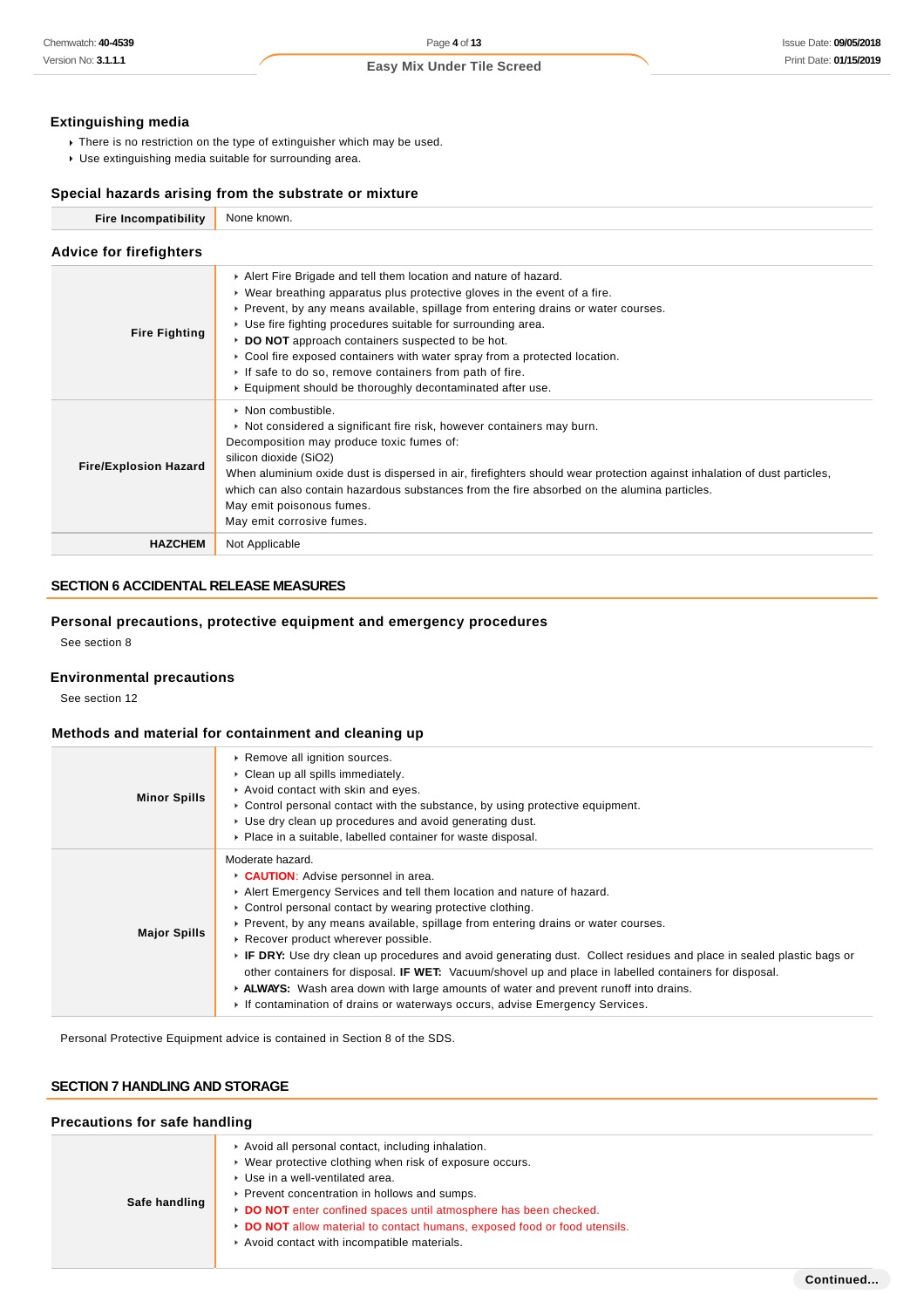|                   | • When handling, DO NOT eat, drink or smoke.                                                                                         |
|-------------------|--------------------------------------------------------------------------------------------------------------------------------------|
|                   | ▶ Keep containers securely sealed when not in use.                                                                                   |
|                   | Avoid physical damage to containers.                                                                                                 |
|                   | Always wash hands with soap and water after handling.                                                                                |
|                   | ▶ Work clothes should be laundered separately. Launder contaminated clothing before re-use.                                          |
|                   | ▶ Use good occupational work practice.                                                                                               |
|                   | ► Observe manufacturer's storage and handling recommendations contained within this SDS.                                             |
|                   | ▶ Atmosphere should be regularly checked against established exposure standards to ensure safe working conditions are<br>maintained. |
|                   | $\triangleright$ Keep dry.                                                                                                           |
|                   | ▶ Store under cover.                                                                                                                 |
| Other information | Store in a well ventilated area.                                                                                                     |
|                   | Store away from sources of heat or ignition.                                                                                         |
|                   | ► Observe manufacturer's storage and handling recommendations contained within this SDS.                                             |
|                   |                                                                                                                                      |

#### **Conditions for safe storage, including any incompatibilities**

| Suitable container      | Polyethylene or polypropylene container.<br>• Check all containers are clearly labelled and free from leaks.                      |
|-------------------------|-----------------------------------------------------------------------------------------------------------------------------------|
| Storage incompatibility | Avoid strong acids, acid chlorides, acid anhydrides and chloroformates.<br>Avoid contact with copper, aluminium and their alloys. |

# **SECTION 8 EXPOSURE CONTROLS / PERSONAL PROTECTION**

#### **Control parameters**

# **OCCUPATIONAL EXPOSURE LIMITS (OEL)**

# **INGREDIENT DATA**

| Source                                 | Ingredient         | <b>Material name</b>                              | <b>TWA</b>    | <b>STEL</b>             | Peak                    | <b>Notes</b>     |
|----------------------------------------|--------------------|---------------------------------------------------|---------------|-------------------------|-------------------------|------------------|
| Australia Exposure<br><b>Standards</b> | graded sand        | Silica - Crystalline: Quartz (respirable<br>dust) | 0.1<br>mq/m3  | Not<br>Available        | <b>Not</b><br>Available | Not<br>Available |
| Australia Exposure<br>Standards        | graded sand        | Quartz (respirable dust)                          | 0.1<br>mq/m3  | <b>Not</b><br>Available | <b>Not</b><br>Available | Not<br>Available |
| Australia Exposure<br>Standards        | portland<br>cement | Portland cement                                   | $10$ mg/m $3$ | Not<br>Available        | Not<br>Available        | Not<br>Available |

#### **EMERGENCY LIMITS**

| Ingredient      | <b>Material name</b>                          | TEEL-1           |                     | TEEL-2            | TEEL-3         |
|-----------------|-----------------------------------------------|------------------|---------------------|-------------------|----------------|
| graded sand     | Silica, crystalline-quartz; (Silicon dioxide) | $0.075$ mg/m $3$ |                     | $33 \text{ mg/m}$ | $200$ mg/m $3$ |
|                 |                                               |                  |                     |                   |                |
| Ingredient      | <b>Original IDLH</b>                          |                  | <b>Revised IDLH</b> |                   |                |
| graded sand     | 25 mg/m3 / 50 mg/m3                           |                  | Not Available       |                   |                |
| portland cement | $5,000 \,\mathrm{mg/m3}$                      |                  | Not Available       |                   |                |

## **MATERIAL DATA**

None assigned. Refer to individual constituents.

## **Exposure controls**

| Appropriate engineering<br>controls | Engineering controls are used to remove a hazard or place a barrier between the worker and the hazard. Well-designed<br>engineering controls can be highly effective in protecting workers and will typically be independent of worker interactions<br>to provide this high level of protection.<br>The basic types of engineering controls are:<br>Process controls which involve changing the way a job activity or process is done to reduce the risk.<br>Enclosure and/or isolation of emission source which keeps a selected hazard "physically" away from the worker and<br>ventilation that strategically "adds" and "removes" air in the work environment. Ventilation can remove or dilute an air<br>contaminant if designed properly. The design of a ventilation system must match the particular process and chemical or<br>contaminant in use.<br>Employers may need to use multiple types of controls to prevent employee overexposure. |
|-------------------------------------|-------------------------------------------------------------------------------------------------------------------------------------------------------------------------------------------------------------------------------------------------------------------------------------------------------------------------------------------------------------------------------------------------------------------------------------------------------------------------------------------------------------------------------------------------------------------------------------------------------------------------------------------------------------------------------------------------------------------------------------------------------------------------------------------------------------------------------------------------------------------------------------------------------------------------------------------------------|
|                                     | Local exhaust ventilation usually required. If risk of overexposure exists, wear approved respirator. Correct fit is essential<br>to obtain adequate protection. Supplied-air type respirator may be required in special circumstances. Correct fit is<br>essential to ensure adequate protection.<br>An approved self contained breathing apparatus (SCBA) may be required in some situations.<br>Provide adequate ventilation in warehouse or closed storage area. Air contaminants generated in the workplace possess<br>varying "escape" velocities which, in turn, determine the "capture velocities" of fresh circulating air required to effectively                                                                                                                                                                                                                                                                                           |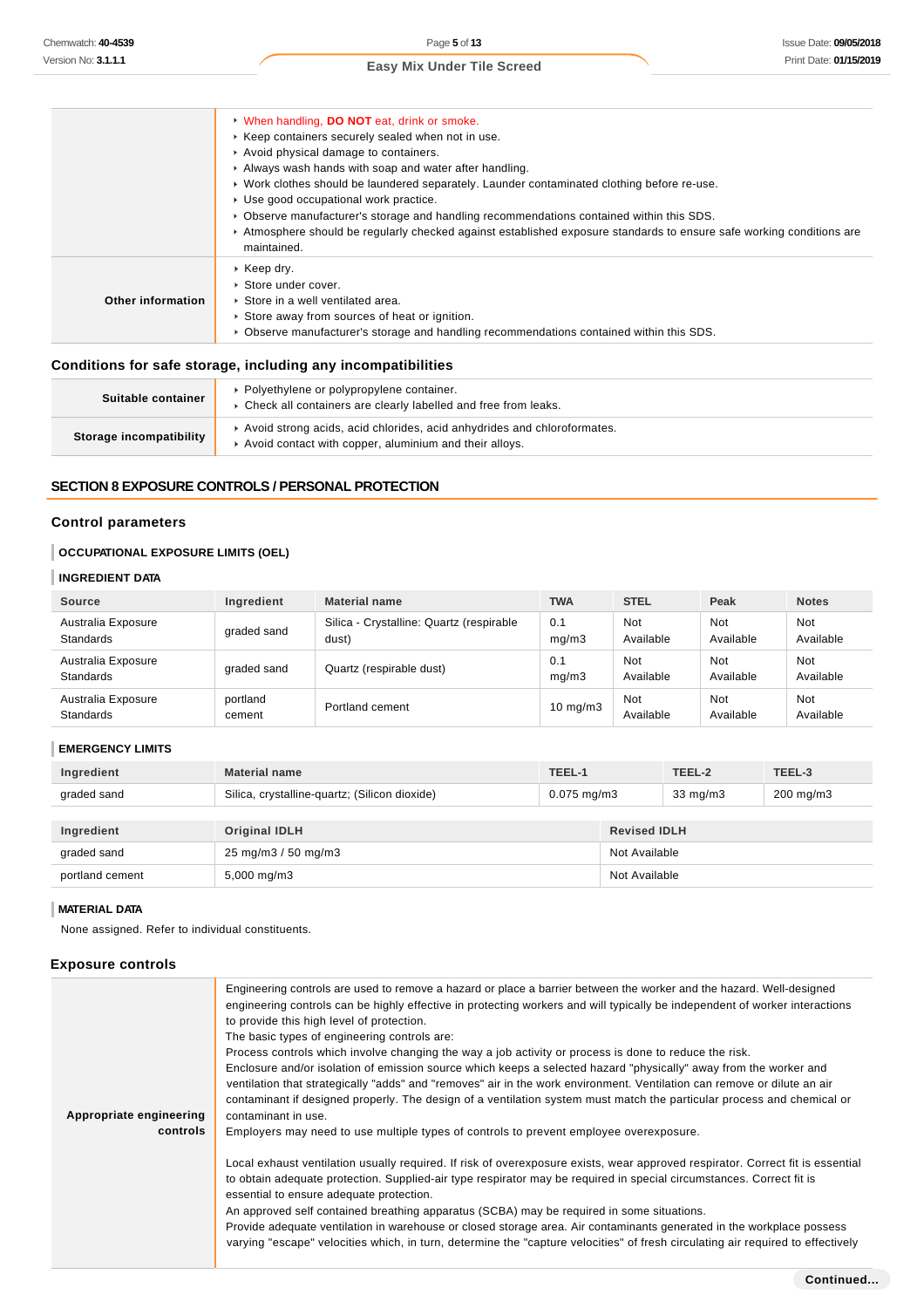|  | remove the contaminant. |
|--|-------------------------|
|  |                         |

| Type of Contaminant:                                                                                                                                                                                                      | Air Speed:                             |
|---------------------------------------------------------------------------------------------------------------------------------------------------------------------------------------------------------------------------|----------------------------------------|
| solvent, vapours, degreasing etc., evaporating from tank (in still air).                                                                                                                                                  | $0.25 - 0.5$ m/s<br>$(50-100)$ f/min.) |
| aerosols, fumes from pouring operations, intermittent container filling, low speed conveyer<br>transfers, welding, spray drift, plating acid fumes, pickling (released at low velocity into zone of<br>active generation) | $0.5 - 1$ m/s<br>$(100-200$ f/min.)    |
| direct spray, spray painting in shallow booths, drum filling, conveyer loading, crusher dusts, gas<br>discharge (active generation into zone of rapid air motion)                                                         | $1 - 2.5$ m/s<br>$(200-500 f/min.)$    |
| grinding, abrasive blasting, tumbling, high speed wheel generated dusts (released at high initial<br>velocity into zone of very high rapid air motion).                                                                   | $2.5 - 10$ m/s<br>(500-2000 f/min.)    |

Within each range the appropriate value depends on:

| Lower end of the range                                     | Upper end of the range           |
|------------------------------------------------------------|----------------------------------|
| 1: Room air currents minimal or favourable to capture      | 1: Disturbing room air currents  |
| 2: Contaminants of low toxicity or of nuisance value only. | 2: Contaminants of high toxicity |
| 3: Intermittent, low production.                           | 3: High production, heavy use    |
| 4: Large hood or large air mass in motion                  | 4: Small hood-local control only |

Simple theory shows that air velocity falls rapidly with distance away from the opening of a simple extraction pipe. Velocity generally decreases with the square of distance from the extraction point (in simple cases). Therefore the air speed at the extraction point should be adjusted, accordingly, after reference to distance from the contaminating source. The air velocity at the extraction fan, for example, should be a minimum of 1-2 m/s (200-400 f/min) for extraction of solvents generated in a tank 2 meters distant from the extraction point. Other mechanical considerations, producing performance deficits within the extraction apparatus, make it essential that theoretical air velocities are multiplied by factors of 10 or more when extraction systems are installed or used.



| Eye and face protection | Safety glasses with side shields.<br>Chemical goggles.<br>► Contact lenses may pose a special hazard; soft contact lenses may absorb and concentrate irritants. A written policy<br>document, describing the wearing of lenses or restrictions on use, should be created for each workplace or task. This<br>should include a review of lens absorption and adsorption for the class of chemicals in use and an account of injury<br>experience. Medical and first-aid personnel should be trained in their removal and suitable equipment should be readily<br>available. In the event of chemical exposure, begin eye irrigation immediately and remove contact lens as soon as<br>practicable. Lens should be removed at the first signs of eye redness or irritation - lens should be removed in a clean<br>environment only after workers have washed hands thoroughly. [CDC NIOSH Current Intelligence Bulletin 59], [AS/NZS<br>1336 or national equivalent]                                                                                                                                                                                                                                                                                                                                                                                                                                                                                                                                                                                                                                                                                                                                                                                                                                                                                                                                                                                                                                                                                              |
|-------------------------|-----------------------------------------------------------------------------------------------------------------------------------------------------------------------------------------------------------------------------------------------------------------------------------------------------------------------------------------------------------------------------------------------------------------------------------------------------------------------------------------------------------------------------------------------------------------------------------------------------------------------------------------------------------------------------------------------------------------------------------------------------------------------------------------------------------------------------------------------------------------------------------------------------------------------------------------------------------------------------------------------------------------------------------------------------------------------------------------------------------------------------------------------------------------------------------------------------------------------------------------------------------------------------------------------------------------------------------------------------------------------------------------------------------------------------------------------------------------------------------------------------------------------------------------------------------------------------------------------------------------------------------------------------------------------------------------------------------------------------------------------------------------------------------------------------------------------------------------------------------------------------------------------------------------------------------------------------------------------------------------------------------------------------------------------------------------|
| <b>Skin protection</b>  | See Hand protection below                                                                                                                                                                                                                                                                                                                                                                                                                                                                                                                                                                                                                                                                                                                                                                                                                                                                                                                                                                                                                                                                                                                                                                                                                                                                                                                                                                                                                                                                                                                                                                                                                                                                                                                                                                                                                                                                                                                                                                                                                                       |
| Hands/feet protection   | NOTE:<br>▶ The material may produce skin sensitisation in predisposed individuals. Care must be taken, when removing gloves and<br>other protective equipment, to avoid all possible skin contact.<br>▶ Contaminated leather items, such as shoes, belts and watch-bands should be removed and destroyed.<br>The selection of suitable gloves does not only depend on the material, but also on further marks of quality which vary<br>from manufacturer to manufacturer. Where the chemical is a preparation of several substances, the resistance of the<br>glove material can not be calculated in advance and has therefore to be checked prior to the application.<br>The exact break through time for substances has to be obtained from the manufacturer of the protective gloves and has<br>to be observed when making a final choice.<br>Personal hygiene is a key element of effective hand care. Gloves must only be worn on clean hands. After using gloves,<br>hands should be washed and dried thoroughly. Application of a non-perfumed moisturiser is recommended.<br>Suitability and durability of glove type is dependent on usage. Important factors in the selection of gloves include:<br>frequency and duration of contact,<br>chemical resistance of glove material,<br>glove thickness and<br>dexterity<br>Select gloves tested to a relevant standard (e.g. Europe EN 374, US F739, AS/NZS 2161.1 or national equivalent).<br>When prolonged or frequently repeated contact may occur, a glove with a protection class of 5 or higher<br>(breakthrough time greater than 240 minutes according to EN 374, AS/NZS 2161.10.1 or national equivalent) is<br>recommended.<br>When only brief contact is expected, a glove with a protection class of 3 or higher (breakthrough time<br>greater than 60 minutes according to EN 374, AS/NZS 2161.10.1 or national equivalent) is recommended.<br>Some glove polymer types are less affected by movement and this should be taken into account when<br>considering gloves for long-term use. |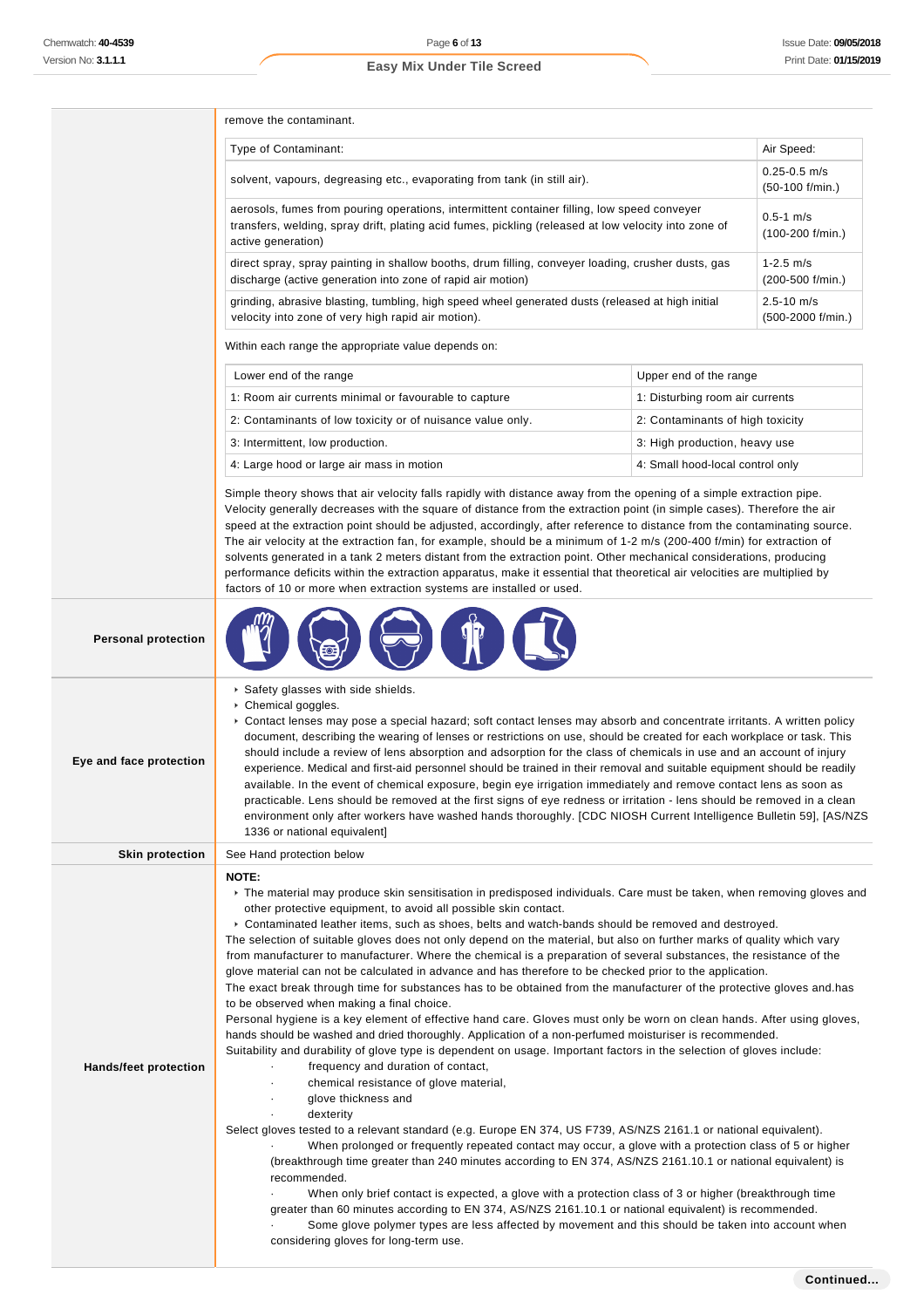|                        | Contaminated gloves should be replaced.                                                                                  |
|------------------------|--------------------------------------------------------------------------------------------------------------------------|
|                        | As defined in ASTM F-739-96 in any application, gloves are rated as:                                                     |
|                        | Excellent when breakthrough time > 480 min                                                                               |
|                        | Good when breakthrough time > 20 min                                                                                     |
|                        | Fair when breakthrough time < 20 min                                                                                     |
|                        | Poor when glove material degrades                                                                                        |
|                        | For general applications, gloves with a thickness typically greater than 0.35 mm, are recommended.                       |
|                        | It should be emphasised that glove thickness is not necessarily a good predictor of glove resistance to a specific       |
|                        | chemical, as the permeation efficiency of the glove will be dependent on the exact composition of the glove material.    |
|                        | Therefore, glove selection should also be based on consideration of the task requirements and knowledge of breakthrough  |
|                        | times.                                                                                                                   |
|                        | Glove thickness may also vary depending on the glove manufacturer, the glove type and the glove model. Therefore, the    |
|                        | manufacturers' technical data should always be taken into account to ensure selection of the most appropriate glove for  |
|                        | the task.                                                                                                                |
|                        | Note: Depending on the activity being conducted, gloves of varying thickness may be required for specific tasks. For     |
|                        | example:                                                                                                                 |
|                        | Thinner gloves (down to 0.1 mm or less) may be required where a high degree of manual dexterity is                       |
|                        | needed. However, these gloves are only likely to give short duration protection and would normally be just for           |
|                        | single use applications, then disposed of.                                                                               |
|                        | Thicker gloves (up to 3 mm or more) may be required where there is a mechanical (as well as a chemical)                  |
|                        | risk i.e. where there is abrasion or puncture potential                                                                  |
|                        | Gloves must only be worn on clean hands. After using gloves, hands should be washed and dried thoroughly. Application    |
|                        | of a non-perfumed moisturiser is recommended.                                                                            |
|                        | ▶ Neoprene rubber gloves                                                                                                 |
|                        | Experience indicates that the following polymers are suitable as glove materials for protection against undissolved, dry |
|                        | solids, where abrasive particles are not present.                                                                        |
|                        | polychloroprene.                                                                                                         |
|                        | $\triangleright$ nitrile rubber.                                                                                         |
|                        | butyl rubber.                                                                                                            |
|                        | ▶ fluorocaoutchouc.                                                                                                      |
|                        | polyvinyl chloride.                                                                                                      |
|                        | Gloves should be examined for wear and/ or degradation constantly.                                                       |
| <b>Body protection</b> | See Other protection below                                                                                               |
|                        | • Overalls.                                                                                                              |
|                        | P.V.C. apron.                                                                                                            |
|                        | ▶ Barrier cream.                                                                                                         |
| Other protection       |                                                                                                                          |
|                        | $\triangleright$ Skin cleansing cream.<br>$\triangleright$ Eye wash unit.                                                |
|                        |                                                                                                                          |

#### **Respiratory protection**

Particulate. (AS/NZS 1716 & 1715, EN 143:2000 & 149:001, ANSI Z88 or national equivalent)

| <b>Required Minimum Protection Factor</b> | <b>Half-Face Respirator</b> | <b>Full-Face Respirator</b>                          | <b>Powered Air Respirator</b> |
|-------------------------------------------|-----------------------------|------------------------------------------------------|-------------------------------|
| up to $10 \times ES$                      | P <sub>1</sub><br>Air-line* | $\overline{\phantom{0}}$<br>$\overline{\phantom{0}}$ | PAPR-P1                       |
| up to $50 \times ES$                      | Air-line**                  | P <sub>2</sub>                                       | PAPR-P2                       |
| up to $100 \times ES$                     | $\overline{\phantom{0}}$    | P <sub>3</sub>                                       |                               |
|                                           |                             | Air-line*                                            |                               |
| $100 + x ES$                              | $\overline{\phantom{0}}$    | Air-line**                                           | PAPR-P3                       |

\* - Negative pressure demand \*\* - Continuous flow

A(All classes) = Organic vapours, B AUS or B1 = Acid gasses, B2 = Acid gas or hydrogen cyanide(HCN), B3 = Acid gas or hydrogen cyanide(HCN), E = Sulfur dioxide(SO2), G = Agricultural chemicals, K = Ammonia(NH3), Hg = Mercury, NO = Oxides of nitrogen, MB = Methyl bromide, AX = Low boiling point organic compounds(below 65 degC)

- Respirators may be necessary when engineering and administrative controls do not adequately prevent exposures.
- ▶ The decision to use respiratory protection should be based on professional judgment that takes into account toxicity information, exposure measurement data, and frequency and likelihood of the worker's exposure - ensure users are not subject to high thermal loads which may result in heat stress or distress due to personal protective equipment (powered, positive flow, full face apparatus may be an option).
- Published occupational exposure limits, where they exist, will assist in determining the adequacy of the selected respiratory protection. These may be government mandated or vendor recommended.
- Certified respirators will be useful for protecting workers from inhalation of particulates when properly selected and fit tested as part of a complete respiratory protection program.
- Use approved positive flow mask if significant quantities of dust becomes airborne.
- Try to avoid creating dust conditions.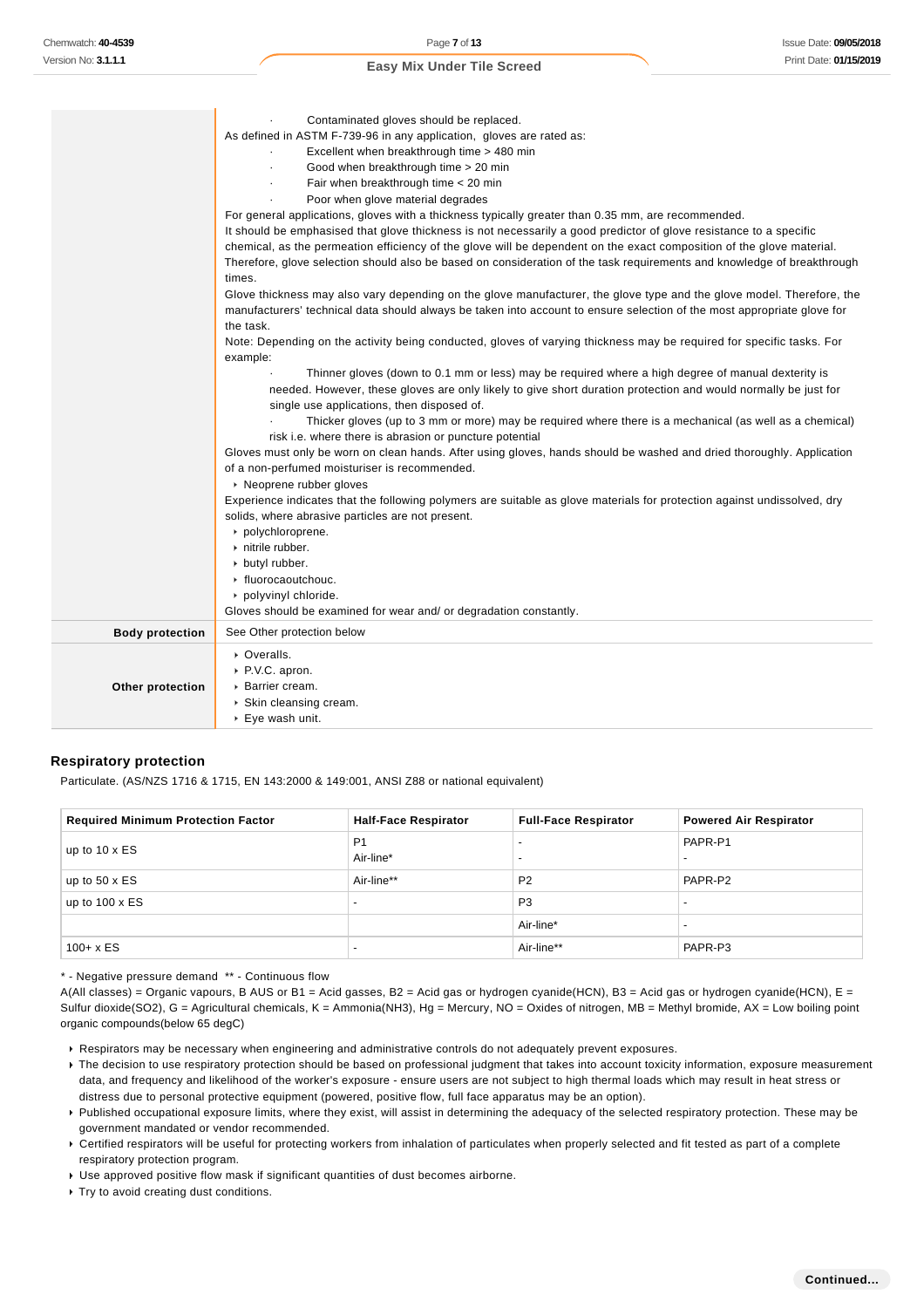# **SECTION 9 PHYSICAL AND CHEMICAL PROPERTIES**

# **Information on basic physical and chemical properties**

| Appearance                                      | Sand grey cement coloured free flowing powder; does not mix with water. |                                                                                    |                |
|-------------------------------------------------|-------------------------------------------------------------------------|------------------------------------------------------------------------------------|----------------|
|                                                 |                                                                         |                                                                                    |                |
| <b>Physical state</b>                           | Divided Solid                                                           | Relative density (Water =<br>1)                                                    | 1.3            |
| Odour                                           | Not Available                                                           | <b>Partition coefficient</b><br>n-octanol / water                                  | Not Available  |
| <b>Odour threshold</b>                          | Not Available                                                           | <b>Auto-ignition temperature</b><br>$(^{\circ}C)$                                  | Not Applicable |
| pH (as supplied)                                | Not Available                                                           | Decomposition<br>temperature                                                       | Not Available  |
| Melting point / freezing<br>point $(^{\circ}C)$ | Not Applicable                                                          | <b>Viscosity (cSt)</b>                                                             | Not Available  |
| Initial boiling point and<br>boiling range (°C) | Not Applicable                                                          | Molecular weight (g/mol)                                                           | Not Applicable |
| Flash point (°C)                                | Not Applicable                                                          | <b>Taste</b>                                                                       | Not Available  |
| <b>Evaporation rate</b>                         | Not Available                                                           | <b>Explosive properties</b>                                                        | Not Available  |
| Flammability                                    | Not Applicable                                                          | <b>Oxidising properties</b>                                                        | Not Available  |
| <b>Upper Explosive Limit</b><br>$(\%)$          | Not Applicable                                                          | <b>Surface Tension (dyn/cm</b><br>or mN/m)                                         | Not Applicable |
| <b>Lower Explosive Limit</b><br>$(\%)$          | Not Applicable                                                          | <b>Volatile Component</b><br>$(% \mathcal{L}^{\prime }\cap \mathcal{L}^{\prime })$ | Not Available  |
| Vapour pressure (kPa)                           | Not Available                                                           | Gas group                                                                          | Not Available  |
| Solubility in water                             | Immiscible                                                              | pH as a solution (1%)                                                              | Not Available  |
| Vapour density $(Air = 1)$                      | Not Available                                                           | VOC g/L                                                                            | Not Available  |

# **SECTION 10 STABILITY AND REACTIVITY**

| Reactivity                                 | See section 7                                                                                                                          |
|--------------------------------------------|----------------------------------------------------------------------------------------------------------------------------------------|
| <b>Chemical stability</b>                  | • Unstable in the presence of incompatible materials.<br>▶ Product is considered stable.<br>▶ Hazardous polymerisation will not occur. |
| Possibility of hazardous<br>reactions      | See section 7                                                                                                                          |
| <b>Conditions to avoid</b>                 | See section 7                                                                                                                          |
| Incompatible materials                     | See section 7                                                                                                                          |
| <b>Hazardous</b><br>decomposition products | See section 5                                                                                                                          |

# **SECTION 11 TOXICOLOGICAL INFORMATION**

#### **Information on toxicological effects**

| Inhaled | Evidence shows, or practical experience predicts, that the material produces irritation of the respiratory system, in a<br>substantial number of individuals, following inhalation. In contrast to most organs, the lung is able to respond to a<br>chemical insult by first removing or neutralising the irritant and then repairing the damage. The repair process, which<br>initially evolved to protect mammalian lungs from foreign matter and antigens, may however, produce further lung<br>damage resulting in the impairment of gas exchange, the primary function of the lungs. Respiratory tract irritation often<br>results in an inflammatory response involving the recruitment and activation of many cell types, mainly derived from the<br>vascular system.<br>Inhalation of dusts, generated by the material during the course of normal handling, may be damaging to the health of the<br>individual.<br>Inhalation may result in chrome ulcers or sores of nasal mucosa and lung damage.<br>Persons with impaired respiratory function, airway diseases and conditions such as emphysema or chronic bronchitis,<br>may incur further disability if excessive concentrations of particulate are inhaled.<br>If prior damage to the circulatory or nervous systems has occurred or if kidney damage has been sustained, proper<br>screenings should be conducted on individuals who may be exposed to further risk if handling and use of the material<br>result<br>in excessive exposures. |
|---------|---------------------------------------------------------------------------------------------------------------------------------------------------------------------------------------------------------------------------------------------------------------------------------------------------------------------------------------------------------------------------------------------------------------------------------------------------------------------------------------------------------------------------------------------------------------------------------------------------------------------------------------------------------------------------------------------------------------------------------------------------------------------------------------------------------------------------------------------------------------------------------------------------------------------------------------------------------------------------------------------------------------------------------------------------------------------------------------------------------------------------------------------------------------------------------------------------------------------------------------------------------------------------------------------------------------------------------------------------------------------------------------------------------------------------------------------------------------------------------------------------------------|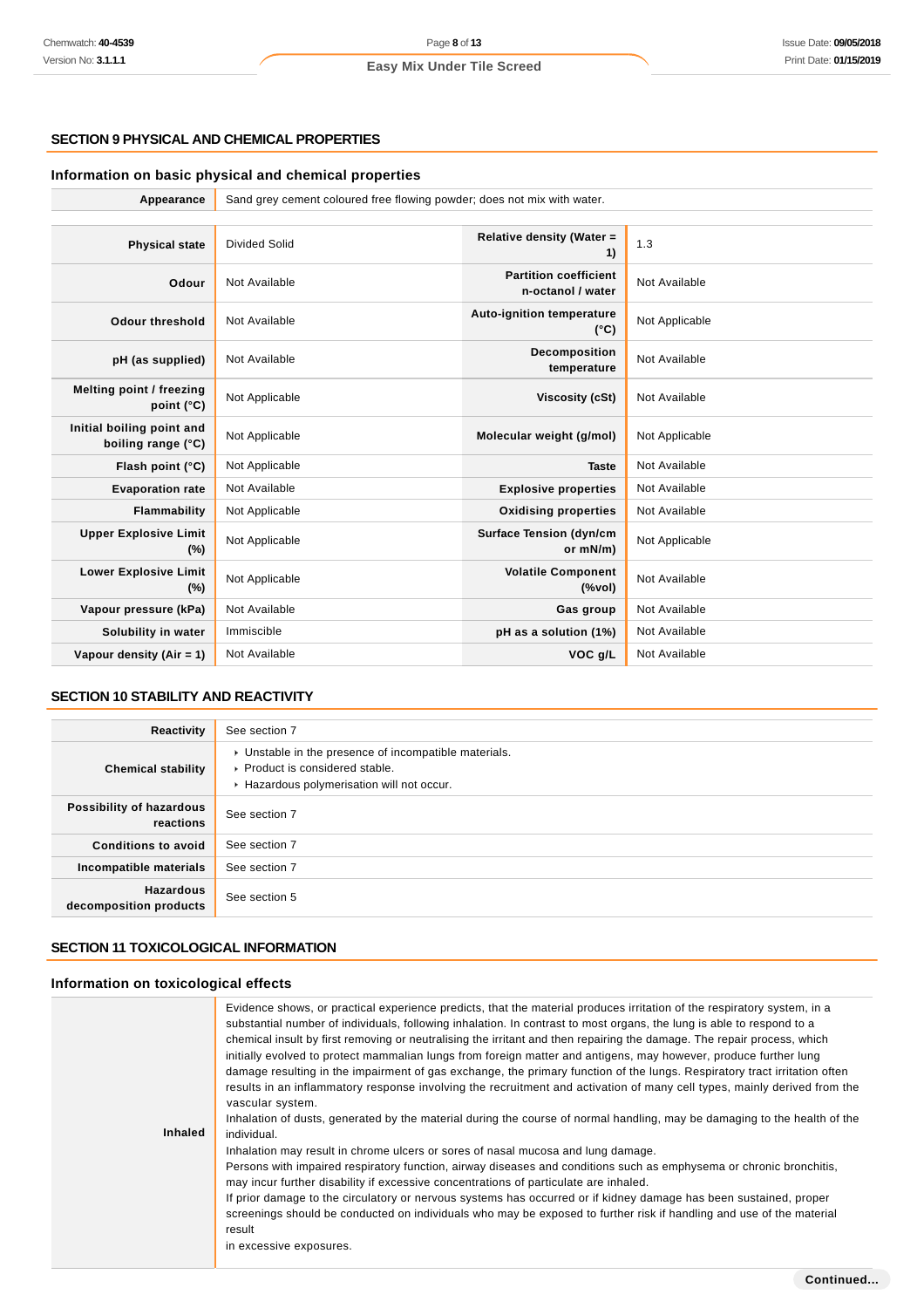h

## **Easy Mix Under Tile Screed**

|                     | Effects on lungs are significantly enhanced in the presence of respirable particles. Overexposure to respirable dust may<br>produce wheezing, coughing and breathing difficulties leading to or symptomatic of impaired respiratory function.                                                                                                                                                                                                                                                                                                                                                                                                                                                                                                                                                                                                                                                                                                                                                                                                                                                                                                                                                                                                                                                                                                                                                                                                                                                                                                                                                                                                                                                                                                                                                                                                                                                                                                                                                                                                                                                                                                                                                                                                                                                                                                                                                                                                                                                                                                                                                                                                                                                                                                                                                                                                                                                                                                                                                                                                                                                                                                                                                                                                                                                                                                                                                                                                                                                                                                                                                                                                                                                                                                                                                                                 |
|---------------------|-------------------------------------------------------------------------------------------------------------------------------------------------------------------------------------------------------------------------------------------------------------------------------------------------------------------------------------------------------------------------------------------------------------------------------------------------------------------------------------------------------------------------------------------------------------------------------------------------------------------------------------------------------------------------------------------------------------------------------------------------------------------------------------------------------------------------------------------------------------------------------------------------------------------------------------------------------------------------------------------------------------------------------------------------------------------------------------------------------------------------------------------------------------------------------------------------------------------------------------------------------------------------------------------------------------------------------------------------------------------------------------------------------------------------------------------------------------------------------------------------------------------------------------------------------------------------------------------------------------------------------------------------------------------------------------------------------------------------------------------------------------------------------------------------------------------------------------------------------------------------------------------------------------------------------------------------------------------------------------------------------------------------------------------------------------------------------------------------------------------------------------------------------------------------------------------------------------------------------------------------------------------------------------------------------------------------------------------------------------------------------------------------------------------------------------------------------------------------------------------------------------------------------------------------------------------------------------------------------------------------------------------------------------------------------------------------------------------------------------------------------------------------------------------------------------------------------------------------------------------------------------------------------------------------------------------------------------------------------------------------------------------------------------------------------------------------------------------------------------------------------------------------------------------------------------------------------------------------------------------------------------------------------------------------------------------------------------------------------------------------------------------------------------------------------------------------------------------------------------------------------------------------------------------------------------------------------------------------------------------------------------------------------------------------------------------------------------------------------------------------------------------------------------------------------------------------------|
| Ingestion           | The material has NOT been classified by EC Directives or other classification systems as "harmful by ingestion". This is<br>because of the lack of corroborating animal or human evidence. The material may still be damaging to the health of the<br>individual, following ingestion, especially where pre-existing organ (e.g liver, kidney) damage is evident. Present<br>definitions of harmful or toxic substances are generally based on doses producing mortality rather than those producing<br>morbidity (disease, ill-health). Gastrointestinal tract discomfort may produce nausea and vomiting. In an occupational<br>setting however, ingestion of insignificant quantities is not thought to be cause for concern.                                                                                                                                                                                                                                                                                                                                                                                                                                                                                                                                                                                                                                                                                                                                                                                                                                                                                                                                                                                                                                                                                                                                                                                                                                                                                                                                                                                                                                                                                                                                                                                                                                                                                                                                                                                                                                                                                                                                                                                                                                                                                                                                                                                                                                                                                                                                                                                                                                                                                                                                                                                                                                                                                                                                                                                                                                                                                                                                                                                                                                                                                              |
| <b>Skin Contact</b> | Evidence exists, or practical experience predicts, that the material either produces inflammation of the skin in a<br>substantial number of individuals following direct contact, and/or produces significant inflammation when applied to the<br>healthy intact skin of animals, for up to four hours, such inflammation being present twenty-four hours or more after the<br>end of the exposure period. Skin irritation may also be present after prolonged or repeated exposure; this may result in a<br>form of contact dermatitis (nonallergic). The dermatitis is often characterised by skin redness (erythema) and swelling<br>(oedema) which may progress to blistering (vesiculation), scaling and thickening of the epidermis. At the microscopic level<br>there may be intercellular oedema of the spongy layer of the skin (spongiosis) and intracellular oedema of the epidermis.<br>The material may accentuate any pre-existing dermatitis condition<br>Contact with aluminas (aluminium oxides) may produce a form of irritant dermatitis accompanied by pruritus.<br>Though considered non-harmful, slight irritation may result from contact because of the abrasive nature of the aluminium<br>oxide particles.<br>Four students received severe hand burns whilst making moulds of their hands with dental plaster substituted for Plaster<br>of Paris. The dental plaster known as "Stone" was a special form of calcium sulfate hemihydrate containing alpha-<br>hemihydrate crystals that provide high compression strength to the moulds. Beta-hemihydrate (normal Plaster of Paris)<br>does not cause skin burns in similar circumstances.<br>Handling wet cement can cause dermatitis. Cement when wet is quite alkaline and this alkali action on the skin contributes<br>strongly to cement contact dermatitis since it may cause drying and defatting of the skin which is followed by hardening,<br>cracking, lesions developing, possible infections of lesions and penetration by soluble salts.<br>Skin contact may result in severe irritation particularly to broken skin. Ulceration known as "chrome ulcers" may develop.<br>Chrome ulcers and skin cancer are significantly related.<br>Open cuts, abraded or irritated skin should not be exposed to this material<br>Entry into the blood-stream through, for example, cuts, abrasions, puncture wounds or lesions, may produce systemic<br>injury with harmful effects. Examine the skin prior to the use of the material and ensure that any external damage is<br>suitably protected.                                                                                                                                                                                                                                                                                                                                                                                                                                                                                                                                                                                                                                                                                                                                                                                                                                                                                                                                                                                                                                                                                                                                                                                                                                            |
| Eye                 | When applied to the eye(s) of animals, the material produces severe ocular lesions which are present twenty-four hours or<br>more after instillation.                                                                                                                                                                                                                                                                                                                                                                                                                                                                                                                                                                                                                                                                                                                                                                                                                                                                                                                                                                                                                                                                                                                                                                                                                                                                                                                                                                                                                                                                                                                                                                                                                                                                                                                                                                                                                                                                                                                                                                                                                                                                                                                                                                                                                                                                                                                                                                                                                                                                                                                                                                                                                                                                                                                                                                                                                                                                                                                                                                                                                                                                                                                                                                                                                                                                                                                                                                                                                                                                                                                                                                                                                                                                         |
| Chronic             | Limited evidence suggests that repeated or long-term occupational exposure may produce cumulative health effects<br>involving organs or biochemical systems.<br>On the basis, primarily, of animal experiments, concern has been expressed by at least one classification body that the<br>material may produce carcinogenic or mutagenic effects; in respect of the available information, however, there presently<br>exists inadequate data for making a satisfactory assessment.<br>Limited evidence shows that inhalation of the material is capable of inducing a sensitisation reaction in a significant<br>number of individuals at a greater frequency than would be expected from the response of a normal population.<br>Pulmonary sensitisation, resulting in hyperactive airway dysfunction and pulmonary allergy may be accompanied by<br>fatigue, malaise and aching. Significant symptoms of exposure may persist for extended periods, even after exposure<br>ceases. Symptoms can be activated by a variety of nonspecific environmental stimuli such as automobile exhaust,<br>perfumes and passive smoking.<br>There exists limited evidence that shows that skin contact with the material is capable either of inducing a sensitisation<br>reaction in a significant number of individuals, and/or of producing positive response in experimental animals.<br>Chronic exposure to aluminas (aluminium oxides) of particle size 1.2 microns did not produce significant systemic or<br>respiratory system effects in workers. Epidemiologic surveys have indicated an excess of nonmalignant respiratory<br>disease in workers exposed to aluminum oxide during abrasives production.<br>Very fine Al2O3 powder was not fibrogenic in rats, guinea pigs, or hamsters when inhaled for 6 to 12 months and<br>sacrificed<br>at periods up to 12 months following the last exposure.<br>When hydrated aluminas were injected intratracheally, they produced dense and numerous nodules of advanced fibrosis in<br>rats, a reticulin network with occasional collagen fibres in mice and guinea pigs, and only a slight reticulin network in<br>rabbits. Shaver's disease, a rapidly progressive and often fatal interstitial fibrosis of the lungs, is associated with a<br>process involving the fusion of bauxite (aluminium oxide) with iron, coke and silica at 2000 deg. C.<br>The weight of evidence suggests that catalytically active alumina and the large surface area aluminas can induce lung<br>fibrosis(aluminosis) in experimental animals, but only when given by the intra-tracheal route. The pertinence of such<br>experiments in relation to workplace exposure is doubtful especially since it has been demonstrated that the most reactive<br>of the aluminas (i.e. the chi and gamma forms), when given by inhalation, are non-fibrogenic in experimental animals.<br>However rats exposed by inhalation to refractory aluminium fibre showed mild fibrosis and possibly carcinogenic effects<br>indicating that fibrous aluminas might exhibit different toxicology to non-fibrous forms. Aluminium oxide fibres<br>administered by the intrapleural route produce clear evidence of carcinogenicity.<br>Saffil fibre an artificially produced form alumina fibre used as refractories, consists of over 95% alumina, 3-4 % silica.<br>Animal tests for fibrogenic, carcinogenic potential and oral toxicity have included in-vitro, intraperitoneal injection,<br>intrapleural injection, inhalation, and feeding. The fibre has generally been inactive in animal studies. Also studies of Saffil<br>dust clouds show very low respirable fraction.<br>There is general agreement that particle size determines that the degree of pathogenicity (the ability of a micro-organism |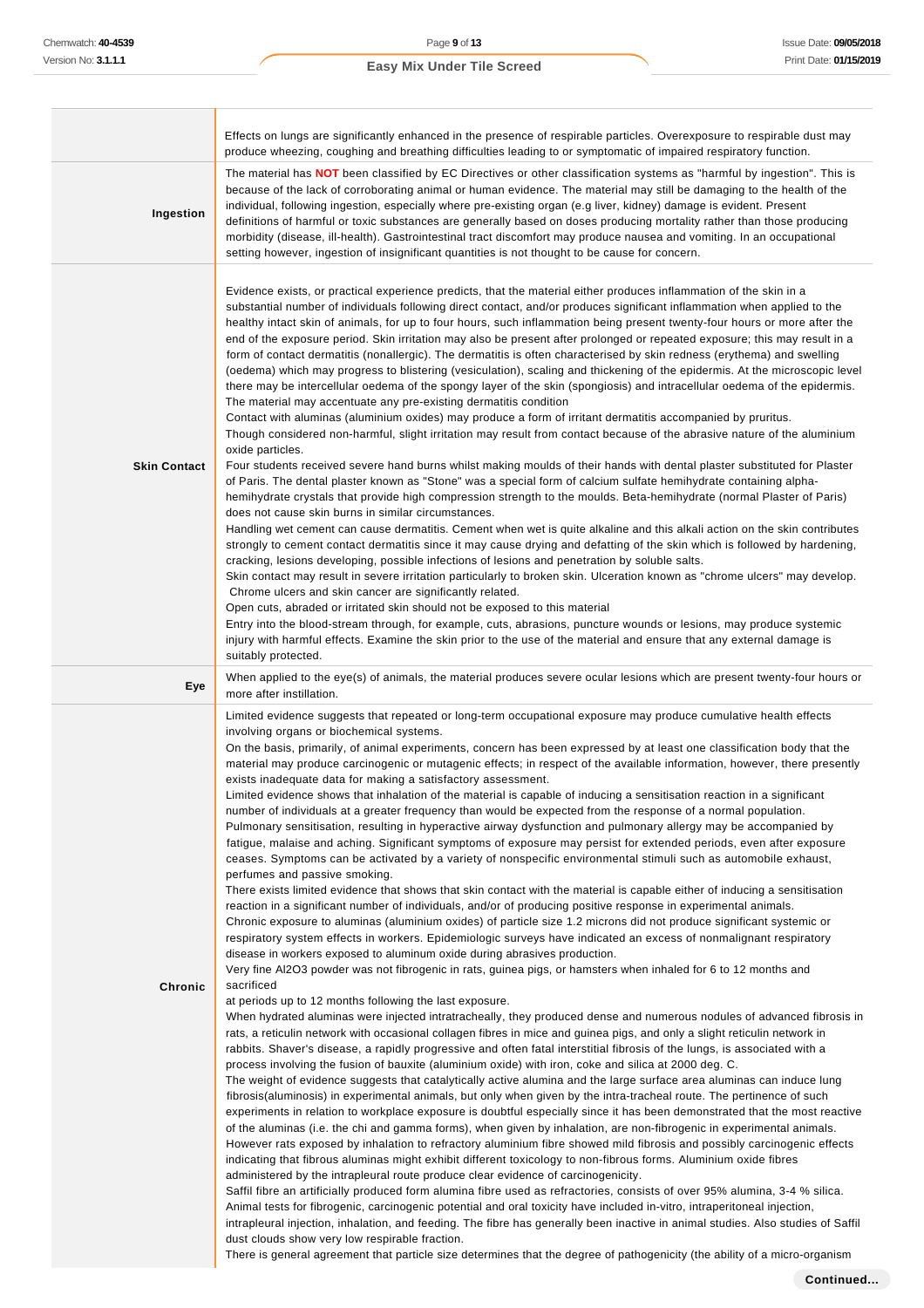to produce infectious disease) of elementary aluminium, or its oxides or hydroxides when they occur as dusts, fumes or vapours. Only those particles small enough to enter the alveolii (sub 5 um) are able to produce pathogenic effects in the lungs.

Red blood cells and rabbit alveolar macrophages exposed to calcium silicate insulation materials in vitro showed haemolysis in one study but not in another. Both studies showed the substance to be more cytotoxic than titanium dioxide but less toxic than asbestos.

In a small cohort mortality study of workers in a wollastonite quarry, the observed number of deaths from all cancers combined and lung cancer were lower than expected. Wollastonite is a calcium inosilicate mineral (CaSiO3). In some cases, small amounts of iron (Fe), and manganese (Mn), and lesser amounts of magnesium (Mg) substitute for calcium (Ca) in the mineral formulae (e.g., rhodonite)

In an inhalation study in rats no increase in tumour incidence was observed but the number of fibres with lengths exceeding 5 um and a diameter of less than 3 um was relatively low. Four grades of wollastonite of different fibre size were tested for carcinogenicity in one experiment in rats by intrapleural implantation. There was no information on the purity of the four samples used. A slight increase in the incidence of pleural sarcomas was observed with three grades, all of which contained fibres greater than 4 um in length and less than 0.5 um in diameter.

In two studies by intraperitoneal injection in rats using wollastonite with median fibre lengths of 8.1 um and 5.6 um respectively, no intra-abdominal tumours were found.

Evidence from wollastonite miners suggests that occupational exposure can cause impaired respiratory function and pneumoconiosis. However animal studies have demonstrated that wollastonite fibres have low biopersistence and induce a transient inflammatory response compared to various forms of asbestos. A two-year inhalation study in rats at one dose showed no significant inflammation or fibrosis

Cement contact dermatitis (CCD) may occur when contact shows an allergic response, which may progress to sensitisation. Sensitisation is due to soluble chromates (chromate compounds) present in trace amounts in some cements and cement products. Soluble chromates readily penetrate intact skin. Cement dermatitis can be characterised by fissures, eczematous rash, dystrophic nails, and dry skin; acute contact with highly alkaline mixtures may cause localised necrosis.

Cement eczema may be due to chromium in feed stocks or contamination from materials of construction used in processing the cement. Sensitisation to chromium may be the leading cause of nickel and cobalt sensitivity and the high alkalinity of cement is an important factor in cement dermatoses [ILO].

Repeated, prolonged severe inhalation exposure may cause pulmonary oedema and rarely, pulmonary fibrosis. Workers may also suffer from dust-induced bronchitis with chronic bronchitis reported in 17% of a group occupationally exposed to high dust levels.

Respiratory symptoms and ventilatory function were studied in a group of 591 male Portland cement workers employed in four Taiwanese cement plants, with at least 5 years of exposure (1). This group had a significantly lowered mean forced vital capacity (FCV), forced expiratory volume at 1 s (FEV1) and forced expiratory flows after exhalation of 50% and 75% of the vital capacity (FEF50, FEF75). The data suggests that occupational exposure to Portland cement dust may lead to a higher incidence of chronic respiratory symptoms and a reduction of ventilatory capacity.

Chun-Yuh et al; Journal of Toxicology and Environmental Health 49: 581-588, 1996

Overexposure to respirable dust may cause coughing, wheezing, difficulty in breathing and impaired lung function. Chronic symptoms may include decreased vital lung capacity, chest infections

Repeated exposures, in an occupational setting, to high levels of fine- divided dusts may produce a condition known as pneumoconiosis which is the lodgement of any inhaled dusts in the lung irrespective of the effect. This is particularly true when a significant number of particles less than 0.5 microns (1/50,000 inch), are present. Lung shadows are seen in the X-ray. Symptoms of pneumoconiosis may include a progressive dry cough, shortness of breath on exertion (exertional dyspnea), increased chest expansion, weakness and weight loss. As the disease progresses the cough produces a stringy mucous, vital capacity decreases further and shortness of breath becomes more severe. Other signs or symptoms include altered breath sounds, diminished lung capacity, diminished oxygen uptake during exercise, emphysema and pneumothorax (air in lung cavity) as a rare complication.

Removing workers from possibility of further exposure to dust generally leads to halting the progress of the lung abnormalities. Where worker-exposure potential is high, periodic examinations with emphasis on lung dysfunctions should be undertaken

Dust inhalation over an extended number of years may produce pneumoconiosis.. Pneumoconiosis is the accumulation of dusts in the lungs and the tissue reaction in its presence. It is further classified as being of noncollagenous or collagenous types. Noncollagenous pneumoconiosis, the benign form, is identified by minimal stromal reaction, consists mainly of reticulin fibres, an intact alveolar architecture and is potentially reversible.

Chronic excessive iron exposure has been associated with haemosiderosis and consequent possible damage to the liver and pancreas. Haemosiderin is a golden-brown insoluble protein produced by phagocytic digestion of haematin (an iron-based pigment). Haemosiderin is found in most tissues, especially in the liver, in the form of granules. Other sites of haemosiderin deposition include the pancreas and skin. A related condition, haemochromatosis, which involves a disorder of metabolism of these deposits, may produce cirrhosis of the liver, diabetes, and bronze pigmentation of the skin - heart failure may eventually occur.

 Such exposure may also produce conjunctivitis, choroiditis, retinitis (both inflammatory conditions involving the eye) and siderosis of tissues if iron remains in these tissues. Siderosis is a form of pneumoconiosis produced by iron dusts. Siderosis also includes discoloration of organs, excess circulating iron and degeneration of the retina, lens and uvea as a result of the deposition of intraocular iron. Siderosis might also involve the lungs - involvement rarely develops before ten years of regular exposure. Often there is an accompanying inflammatory reaction of the bronchi. Permanent scarring of the lungs does not normally occur.

 High levels of iron may raise the risk of cancer. This concern stems from the theory that iron causes oxidative damage to tissues and organs by generating highly reactive chemicals, called free radicals, which subsequently react with DNA. Cells may be disrupted and may be become cancerous. People whose genetic disposition prevents them from keeping tight control over iron (e.g. those with the inherited disorder, haemochromatosis) may be at increased risk.

Iron overload in men may lead to diabetes, arthritis, liver cancer, heart irregularities and problems with other organs as iron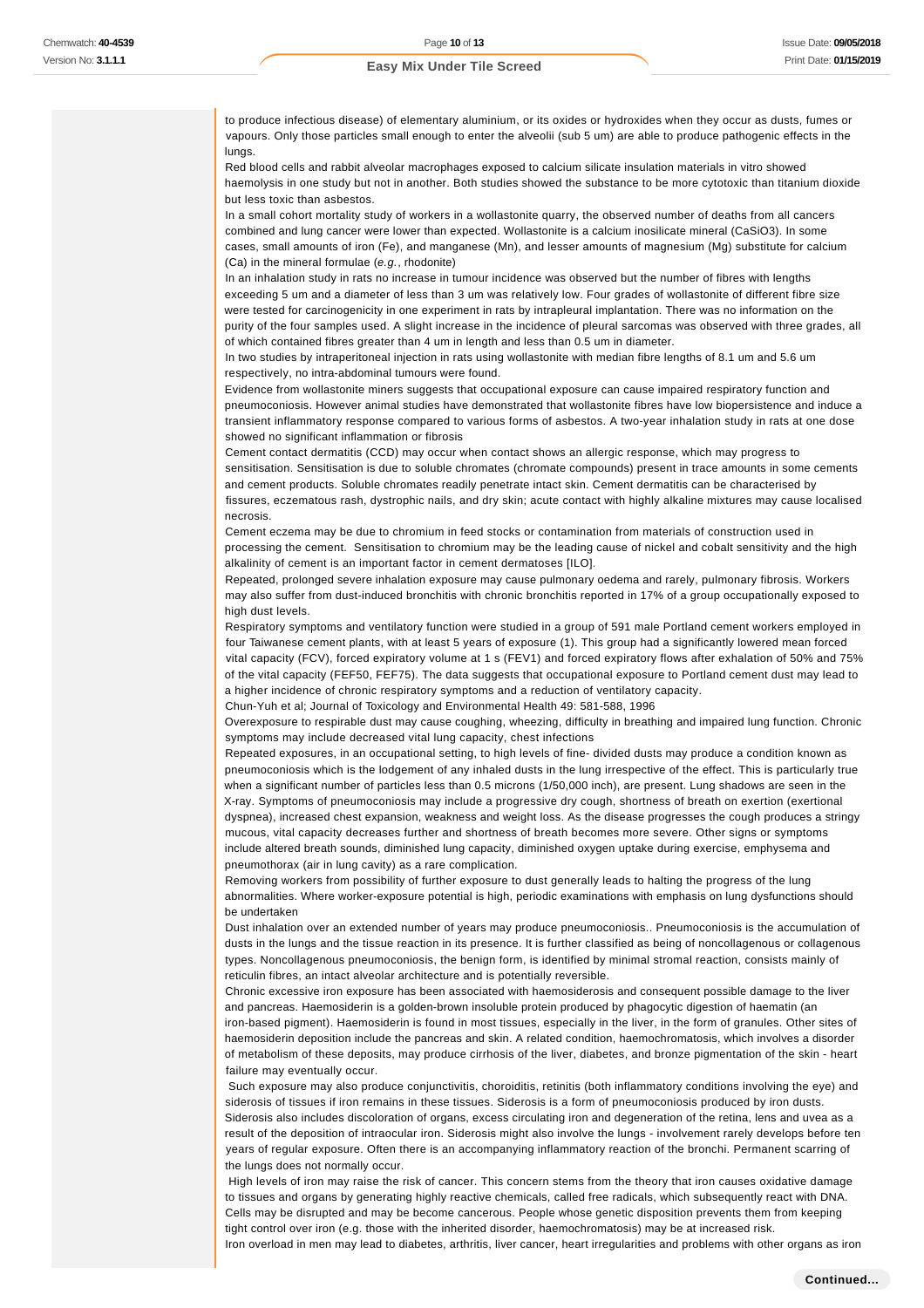|                                                    | builds up.<br>[K. Schmidt, New Scientist, No. 1919 pp.11-12, 2nd April, 1994]                                                                                                                                                                                                                                                                                                                                                                                                                                                                                                                                                                                                                                                                                                                                                                                                                                                                                                                                                                                                                                                                                                                                                                                                                                                                                                                                                                                                                                                                                                                                                                                                                                                                                                                                                                                                                                                                                                                                                                                                                                                                                                                                                                                                                                                                               |                                           |   |
|----------------------------------------------------|-------------------------------------------------------------------------------------------------------------------------------------------------------------------------------------------------------------------------------------------------------------------------------------------------------------------------------------------------------------------------------------------------------------------------------------------------------------------------------------------------------------------------------------------------------------------------------------------------------------------------------------------------------------------------------------------------------------------------------------------------------------------------------------------------------------------------------------------------------------------------------------------------------------------------------------------------------------------------------------------------------------------------------------------------------------------------------------------------------------------------------------------------------------------------------------------------------------------------------------------------------------------------------------------------------------------------------------------------------------------------------------------------------------------------------------------------------------------------------------------------------------------------------------------------------------------------------------------------------------------------------------------------------------------------------------------------------------------------------------------------------------------------------------------------------------------------------------------------------------------------------------------------------------------------------------------------------------------------------------------------------------------------------------------------------------------------------------------------------------------------------------------------------------------------------------------------------------------------------------------------------------------------------------------------------------------------------------------------------------|-------------------------------------------|---|
|                                                    |                                                                                                                                                                                                                                                                                                                                                                                                                                                                                                                                                                                                                                                                                                                                                                                                                                                                                                                                                                                                                                                                                                                                                                                                                                                                                                                                                                                                                                                                                                                                                                                                                                                                                                                                                                                                                                                                                                                                                                                                                                                                                                                                                                                                                                                                                                                                                             |                                           |   |
| <b>Easy Mix Under Tile</b>                         | <b>TOXICITY</b>                                                                                                                                                                                                                                                                                                                                                                                                                                                                                                                                                                                                                                                                                                                                                                                                                                                                                                                                                                                                                                                                                                                                                                                                                                                                                                                                                                                                                                                                                                                                                                                                                                                                                                                                                                                                                                                                                                                                                                                                                                                                                                                                                                                                                                                                                                                                             | <b>IRRITATION</b>                         |   |
| <b>Screed</b>                                      | Not Available                                                                                                                                                                                                                                                                                                                                                                                                                                                                                                                                                                                                                                                                                                                                                                                                                                                                                                                                                                                                                                                                                                                                                                                                                                                                                                                                                                                                                                                                                                                                                                                                                                                                                                                                                                                                                                                                                                                                                                                                                                                                                                                                                                                                                                                                                                                                               | Not Available                             |   |
|                                                    | <b>TOXICITY</b>                                                                                                                                                                                                                                                                                                                                                                                                                                                                                                                                                                                                                                                                                                                                                                                                                                                                                                                                                                                                                                                                                                                                                                                                                                                                                                                                                                                                                                                                                                                                                                                                                                                                                                                                                                                                                                                                                                                                                                                                                                                                                                                                                                                                                                                                                                                                             | <b>IRRITATION</b>                         |   |
| graded sand                                        | Oral (rat) LD50: =500 mg/kg <sup>[2]</sup>                                                                                                                                                                                                                                                                                                                                                                                                                                                                                                                                                                                                                                                                                                                                                                                                                                                                                                                                                                                                                                                                                                                                                                                                                                                                                                                                                                                                                                                                                                                                                                                                                                                                                                                                                                                                                                                                                                                                                                                                                                                                                                                                                                                                                                                                                                                  | Not Available                             |   |
|                                                    | <b>TOXICITY</b>                                                                                                                                                                                                                                                                                                                                                                                                                                                                                                                                                                                                                                                                                                                                                                                                                                                                                                                                                                                                                                                                                                                                                                                                                                                                                                                                                                                                                                                                                                                                                                                                                                                                                                                                                                                                                                                                                                                                                                                                                                                                                                                                                                                                                                                                                                                                             | <b>IRRITATION</b>                         |   |
| portland cement                                    | Not Available                                                                                                                                                                                                                                                                                                                                                                                                                                                                                                                                                                                                                                                                                                                                                                                                                                                                                                                                                                                                                                                                                                                                                                                                                                                                                                                                                                                                                                                                                                                                                                                                                                                                                                                                                                                                                                                                                                                                                                                                                                                                                                                                                                                                                                                                                                                                               | Not Available                             |   |
| Legend:                                            | 1. Value obtained from Europe ECHA Registered Substances - Acute toxicity 2.* Value obtained from manufacturer's SDS.<br>Unless otherwise specified data extracted from RTECS - Register of Toxic Effect of chemical Substances                                                                                                                                                                                                                                                                                                                                                                                                                                                                                                                                                                                                                                                                                                                                                                                                                                                                                                                                                                                                                                                                                                                                                                                                                                                                                                                                                                                                                                                                                                                                                                                                                                                                                                                                                                                                                                                                                                                                                                                                                                                                                                                             |                                           |   |
|                                                    |                                                                                                                                                                                                                                                                                                                                                                                                                                                                                                                                                                                                                                                                                                                                                                                                                                                                                                                                                                                                                                                                                                                                                                                                                                                                                                                                                                                                                                                                                                                                                                                                                                                                                                                                                                                                                                                                                                                                                                                                                                                                                                                                                                                                                                                                                                                                                             |                                           |   |
| <b>PORTLAND CEMENT</b>                             | The following information refers to contact allergens as a group and may not be specific to this product.<br>Contact allergies quickly manifest themselves as contact eczema, more rarely as urticaria or Quincke's oedema. The<br>pathogenesis of contact eczema involves a cell-mediated (T lymphocytes) immune reaction of the delayed type. Other<br>allergic skin reactions, e.g. contact urticaria, involve antibody-mediated immune reactions. The significance of the contact<br>allergen is not simply determined by its sensitisation potential: the distribution of the substance and the opportunities for<br>contact with it are equally important. A weakly sensitising substance which is widely distributed can be a more important<br>allergen than one with stronger sensitising potential with which few individuals come into contact. From a clinical point of<br>view, substances are noteworthy if they produce an allergic test reaction in more than 1% of the persons tested.<br>Asthma-like symptoms may continue for months or even years after exposure to the material ceases. This may be due<br>to a non-allergenic condition known as reactive airways dysfunction syndrome (RADS) which can occur following exposure<br>to high levels of highly irritating compound. Key criteria for the diagnosis of RADS include the absence of preceding<br>respiratory disease, in a non-atopic individual, with abrupt onset of persistent asthma-like symptoms within minutes to<br>hours of a documented exposure to the irritant. A reversible airflow pattern, on spirometry, with the presence of moderate<br>to severe bronchial hyperreactivity on methacholine challenge testing and the lack of minimal lymphocytic inflammation,<br>without eosinophilia, have also been included in the criteria for diagnosis of RADS. RADS (or asthma) following an irritating<br>inhalation is an infrequent disorder with rates related to the concentration of and duration of exposure to the irritating<br>substance. Industrial bronchitis, on the other hand, is a disorder that occurs as result of exposure due to high<br>concentrations of irritating substance (often particulate in nature) and is completely reversible after exposure ceases. The<br>disorder is characterised by dyspnea, cough and mucus production. |                                           |   |
| <b>GRADED SAND &amp;</b><br><b>PORTLAND CEMENT</b> | No significant acute toxicological data identified in literature search.                                                                                                                                                                                                                                                                                                                                                                                                                                                                                                                                                                                                                                                                                                                                                                                                                                                                                                                                                                                                                                                                                                                                                                                                                                                                                                                                                                                                                                                                                                                                                                                                                                                                                                                                                                                                                                                                                                                                                                                                                                                                                                                                                                                                                                                                                    |                                           |   |
| <b>Acute Toxicity</b>                              | ×                                                                                                                                                                                                                                                                                                                                                                                                                                                                                                                                                                                                                                                                                                                                                                                                                                                                                                                                                                                                                                                                                                                                                                                                                                                                                                                                                                                                                                                                                                                                                                                                                                                                                                                                                                                                                                                                                                                                                                                                                                                                                                                                                                                                                                                                                                                                                           | Carcinogenicity                           | × |
| <b>Skin Irritation/Corrosion</b>                   | ✔                                                                                                                                                                                                                                                                                                                                                                                                                                                                                                                                                                                                                                                                                                                                                                                                                                                                                                                                                                                                                                                                                                                                                                                                                                                                                                                                                                                                                                                                                                                                                                                                                                                                                                                                                                                                                                                                                                                                                                                                                                                                                                                                                                                                                                                                                                                                                           | Reproductivity                            | × |
| <b>Serious Eye</b><br>Damage/Irritation            | ✔                                                                                                                                                                                                                                                                                                                                                                                                                                                                                                                                                                                                                                                                                                                                                                                                                                                                                                                                                                                                                                                                                                                                                                                                                                                                                                                                                                                                                                                                                                                                                                                                                                                                                                                                                                                                                                                                                                                                                                                                                                                                                                                                                                                                                                                                                                                                                           | <b>STOT - Single Exposure</b>             | ✔ |
| <b>Respiratory or Skin</b><br>sensitisation        | ×                                                                                                                                                                                                                                                                                                                                                                                                                                                                                                                                                                                                                                                                                                                                                                                                                                                                                                                                                                                                                                                                                                                                                                                                                                                                                                                                                                                                                                                                                                                                                                                                                                                                                                                                                                                                                                                                                                                                                                                                                                                                                                                                                                                                                                                                                                                                                           | <b>STOT - Repeated</b><br><b>Exposure</b> | × |

**Mutagenicity Aspiration Hazard**

Legend:  $\mathsf{X}$  - Data either not available or does not fill the criteria for classification  $\blacktriangleright$  – Data available to make classification

 $\boldsymbol{\mathsf{x}}$ 

# **SECTION 12 ECOLOGICAL INFORMATION**

| <b>Toxicity</b>                      |                         |                           |                |                         |                  |
|--------------------------------------|-------------------------|---------------------------|----------------|-------------------------|------------------|
|                                      | <b>ENDPOINT</b>         | <b>TEST DURATION (HR)</b> | <b>SPECIES</b> | <b>VALUE</b>            | <b>SOURCE</b>    |
| Easy Mix Under Tile<br><b>Screed</b> | <b>Not</b><br>Available | Not Available             | Not Available  | <b>Not</b><br>Available | Not<br>Available |
|                                      | <b>ENDPOINT</b>         | <b>TEST DURATION (HR)</b> | <b>SPECIES</b> | <b>VALUE</b>            | <b>SOURCE</b>    |
| graded sand                          | <b>Not</b><br>Available | Not Available             | Not Available  | Not<br>Available        | Not<br>Available |
|                                      | <b>ENDPOINT</b>         | <b>TEST DURATION (HR)</b> | <b>SPECIES</b> | <b>VALUE</b>            | <b>SOURCE</b>    |
| portland cement                      | <b>Not</b><br>Available | Not Available             | Not Available  | Not<br>Available        | Not<br>Available |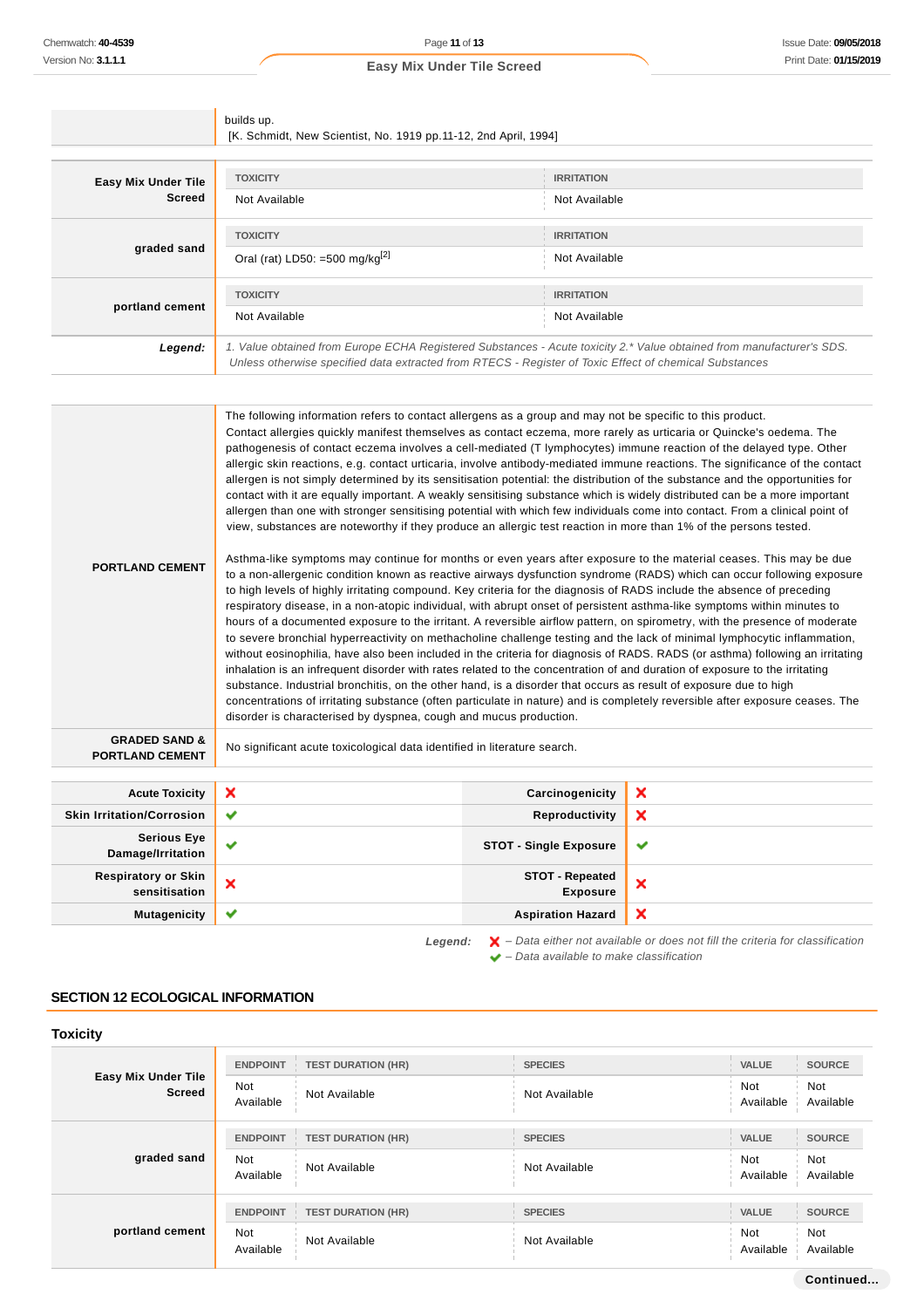**Legend:** Extracted from 1. IUCLID Toxicity Data 2. Europe ECHA Registered Substances - Ecotoxicological Information - Aquatic Toxicity 3. EPIWIN Suite V3.12 (QSAR) - Aquatic Toxicity Data (Estimated) 4. US EPA, Ecotox database - Aquatic Toxicity Data 5. ECETOC Aquatic Hazard Assessment Data 6. NITE (Japan) - Bioconcentration Data 7. METI (Japan) - Bioconcentration Data 8. Vendor Data

**DO NOT** discharge into sewer or waterways.

#### **Persistence and degradability**

| Ingredient | <b>Persistence: Water/Soil</b>        | <b>Persistence: Air</b>               |
|------------|---------------------------------------|---------------------------------------|
|            | No Data available for all ingredients | No Data available for all ingredients |

#### **Bioaccumulative potential**

| Ingredient | <b>Bioaccumulation</b>                |
|------------|---------------------------------------|
|            | No Data available for all ingredients |

#### **Mobility in soil**

| Ingredient | <b>Mobility</b>                       |
|------------|---------------------------------------|
|            | No Data available for all ingredients |

#### **SECTION 13 DISPOSAL CONSIDERATIONS**

#### **Waste treatment methods**

| <b>Product / Packaging</b><br>disposal | Recycle wherever possible or consult manufacturer for recycling options.<br>• Consult State Land Waste Management Authority for disposal.<br>Bury residue in an authorised landfill.<br>Recycle containers if possible, or dispose of in an authorised landfill. |
|----------------------------------------|------------------------------------------------------------------------------------------------------------------------------------------------------------------------------------------------------------------------------------------------------------------|
|----------------------------------------|------------------------------------------------------------------------------------------------------------------------------------------------------------------------------------------------------------------------------------------------------------------|

#### **SECTION 14 TRANSPORT INFORMATION**

#### **Labels Required**

| Marine Pollutant | <b>NO</b><br>Not Applicable |
|------------------|-----------------------------|
| <b>HAZCHEM</b>   | Not Applicable              |

## **Land transport (ADG): NOT REGULATED FOR TRANSPORT OF DANGEROUS GOODS**

#### **Air transport (ICAO-IATA / DGR): NOT REGULATED FOR TRANSPORT OF DANGEROUS GOODS**

#### **Sea transport (IMDG-Code / GGVSee): NOT REGULATED FOR TRANSPORT OF DANGEROUS GOODS**

**Transport in bulk according to Annex II of MARPOL and the IBC code**

Not Applicable

#### **SECTION 15 REGULATORY INFORMATION**

# **Safety, health and environmental regulations / legislation specific for the substance or mixture**

#### **GRADED SAND(14808-60-7.) IS FOUND ON THE FOLLOWING REGULATORY LISTS**

| Australia Exposure Standards                                       | Australia Inventory of Chemical Substances (AICS)                      |
|--------------------------------------------------------------------|------------------------------------------------------------------------|
| Australia Hazardous Chemical Information System (HCIS) - Hazardous | International Agency for Research on Cancer (IARC) - Agents Classified |
| Chemicals                                                          | by the IARC Monographs                                                 |

# **PORTLAND CEMENT(65997-15-1) IS FOUND ON THE FOLLOWING REGULATORY LISTS**

Australia Exposure Standards Australia Inventory of Chemical Substances (AICS)

# **National Inventory Status**

| <b>National Inventory</b> | <b>Status</b>                                             |
|---------------------------|-----------------------------------------------------------|
| Australia - AICS          | No (ingredients, non-hazardous) Non-disclosed ingredients |